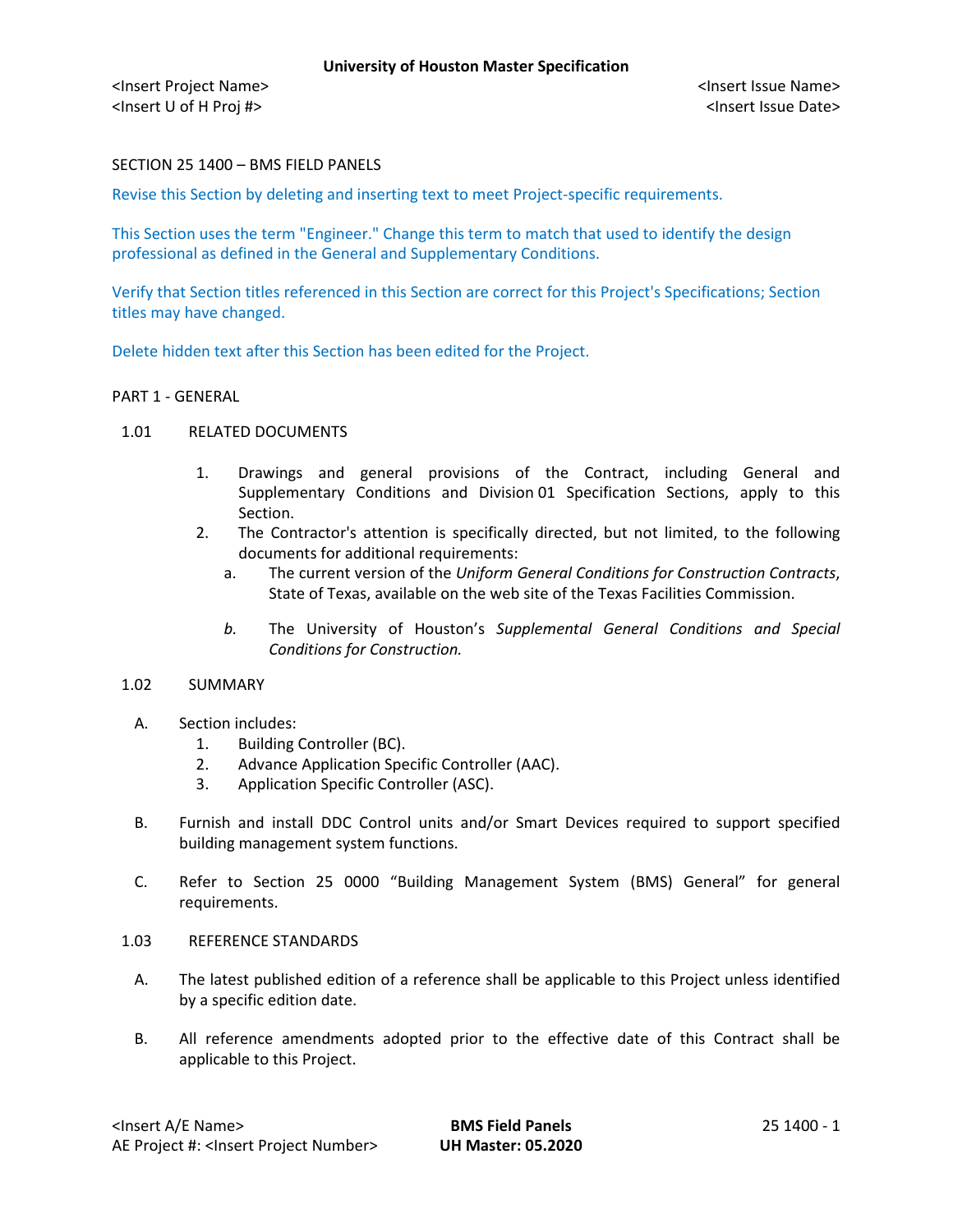C. All materials, installation and workmanship shall comply with the applicable requirements and standards addressed within all references.

## PART 2 - PRODUCTS

## 2.01 GENERAL

- A. All materials shall meet or exceed all applicable referenced standards, federal, state and local requirements, and conform to codes and ordinances of authorities having jurisdiction.
- 2.02 MANUFACTURERS
	- A. Refer to Section 25 0000 "Building Management Systems (BMS) General" for acceptable manufacturers.
- 2.03 STAND-ALONE FUNCTIONALITY
	- A. General: These requirements clarify the requirement for stand-alone functionality relative to packaging I/O devices with a controller. Stand-alone functionality is specified with the controller and for each Application Category specified in this Section. This item refers to acceptable paradigms for associating the points with the processor.
	- B. Functional Boundary:
		- 1. Provide controllers so that all points associated with and common to one unit or other complete system/equipment shall reside within a single control unit. The boundaries of a standalone system shall be as dictated in the Contract Documents.
		- 2. Systems specified for the Application Category will dictate the boundary of the standalone control functionality. See related restrictions below.
		- 3. When referring to the controller as it pertains to the standalone functionality, reference is specifically made to the processor.
		- 4. One processor shall execute all the related I/O control logic via one operating system that uses a common programming and configuration tool.
	- C. The following configurations are considered acceptable with reference to a controller's standalone functionality:
		- 1. Points packaged as integral to the controller such that the point configuration is listed as an essential piece of information for ordering the controller (having a unique ordering number).
		- 2. Controllers with processors and modular back planes that allow plug in point modules as an integral part of the controller.
		- 3. I/O point expander boards, plugged directly into the main controller board to expand the point capacity of the controller.
	- D. The following configurations are considered unacceptable with reference to a controller's standalone functionality: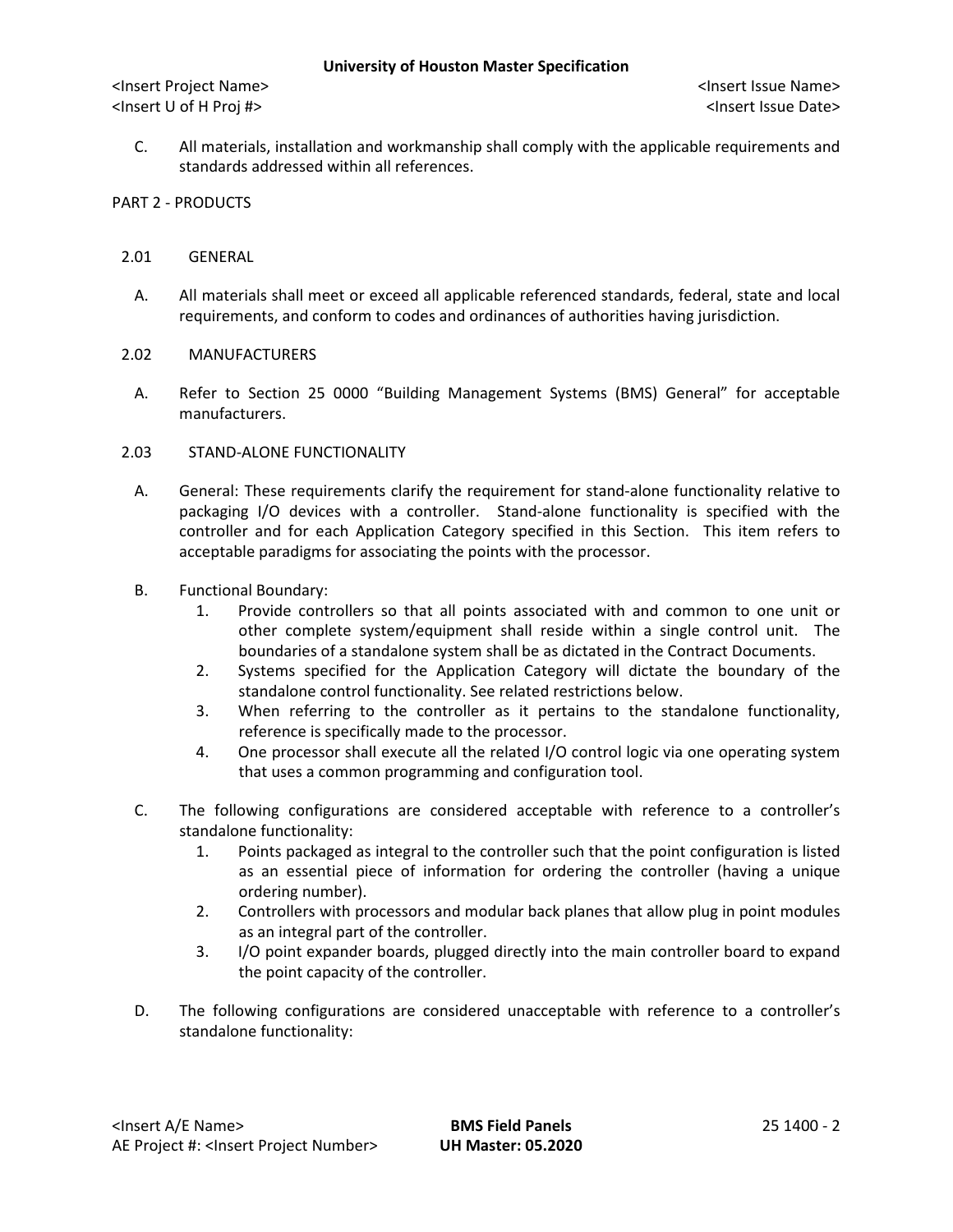- 1. I/O point expansion devices connected to the main controller board via wiring and as such may be remote from the controller and that communicate via a sub LAN protocol.
- 2. Multiple controllers enclosed in the same control panel to accomplish the point requirement.
- 2.04 BUILDING CONTROLLER (BC)
	- A. General Requirements:
		- 1. The BC(s) shall provide fully distributed control independent of the operational status of the OWSs and CSS. All necessary calculations required to achieve control shall be executed within the BC independent of any other device. All control strategies performed by the BC(s) shall be both operator definable and modifiable through the Operator Interfaces.
		- 2. BCs shall perform overall system coordination, accept control programs, perform automated HVAC functions, control peripheral devices and perform all necessary mathematical and logical functions.
		- 3. BCs shall share information with the entire network of BCs for full global control directly without requiring other BCs, LAN devices, Local Supervisory LAN gateways, routers etc. to assist, perform, or act as an intermediate device for communicating.
		- 4. Each controller shall permit multi-user operation from multiple workstations and portable operator terminals connected either locally or over the Primary Controller LAN. Each unit shall have its own internal RAM, non-volatile memory, microprocessor, battery backup, regulated power supply, power conditioning equipment, ports for connection of operating interface devices, and control enclosure.
		- 5. BCs shall be programmable from an operator workstation, portable operator terminal, or hand held operating device. BC shall contain sufficient memory for all specified global control strategies, user defined reports and trending, communication programs, and central alarming.
		- 6. BCs shall be connected to a controller network that qualifies as a Primary Controlling LAN.
		- 7. All BCs shall be protected from any memory loss due to a loss of power by one or a combination of the following:
			- a. Volatile RAM shall have a battery backup using a lithium battery with a rated service life of fifty (50) hours, and a rated shelf life of at least five (5) years. Selfdiagnostic routine shall report an alarm for a low battery condition.
			- b. EEPROM, EPROM, or NOVROM non-volatile memory.
		- 8. In addition, BCs shall provide intelligent, standalone control of HVAC functions. Each BC shall be capable of standalone direct digital operation utilizing its own processor, non-volatile memory, input/output, wiring terminal strips, A/D converters, real-time clock/calendar and voltage transient and lightning protection devices. Refer to standalone functionality specified above.
		- 9. The BC shall provide for point mix flexibility and expandability. This requirement may be met via either a family of expander boards, modular input/output configuration, or a combination thereof. Refer to stand alone functionality specified above.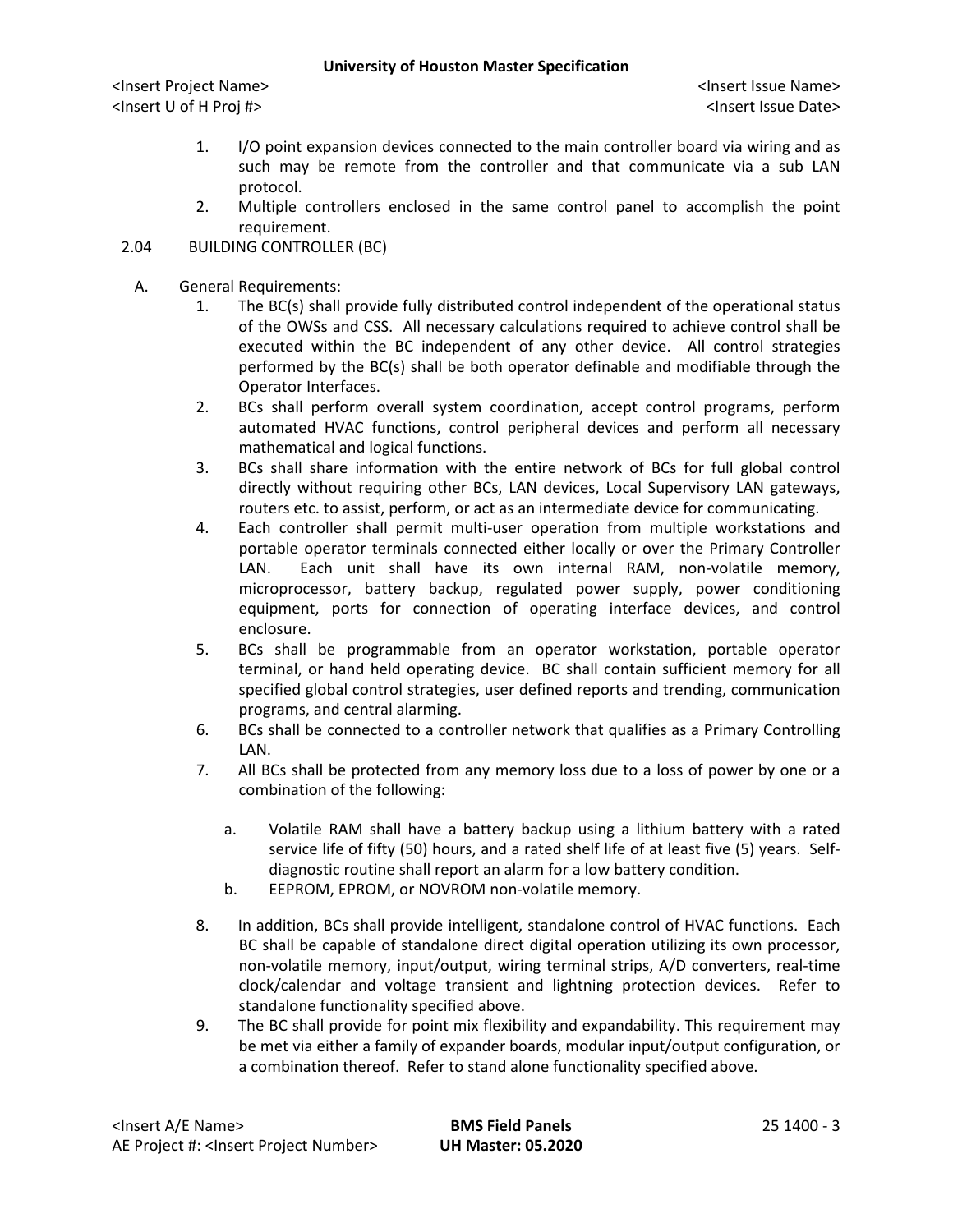- 10. All BC point data, algorithms and application software shall be modifiable from the Operator Workstation.
- 11. Each BC shall execute application programs, calculations, and commands via a microprocessor resident in the BC. The database and all application programs for each BC shall be stored in non-volatile or battery backed volatile memory within the BC and will be able to upload/download to/from the OWS and/or CSS.
- 12. BC shall provide buffer for holding alarms and messages. Alarms and messages shall reside in a buffer within the controller and be delivered up to the CSS via the LAN when the buffer is full or when scheduled.
- 13. BC shall provide buffer for holding trends. Trends shall reside in a buffer within the controller and be delivered up to the CSS via the LAN when the buffer is full or when scheduled.
- 14. Each BC shall include self-test diagnostics, which allow the BC to automatically alarm any malfunctions, or alarm conditions that exceed desired parameters as determined by programming input.
- 15. Each BC shall contain software to perform full DDC/PID control loops.
- 16. For systems requiring end-of-line resistors, locate resistors in the BC.
- 17. Input-Output Processing:
	- a. Digital Outputs (DO):
		- 1) Outputs shall be rated for a minimum 24 Vac or Vdc, 1 amp maximum current. Each shall be configurable as normally open or normally closed.
		- 2) Each output shall have an LED to indicate the operating mode of the output and a manual hand off or auto switch to allow for override. Provide feedback to remotely indicate the HOA is not in the Auto position. If these HOA switches are not provided on the main board they shall be provided via isolation relays within the control enclosure.
		- 3) Each DO shall be discrete outputs from the BC's board (multiplexing to a separate manufacturer's board is unacceptable). Provide suppression to limit transients to acceptable levels.
	- b. Analog Inputs (AI):
		- 1) AI shall be O-5 Vdc, 0-10 Vdc, 0-20 Vdc, and 0-20 mA. Provide signal conditioning, and zero and span calibration for each input.
		- 2) Each input shall be a discrete input to the BC's board (multiplexing to a separate manufacturers board is unacceptable unless specifically indicated otherwise).
		- 3) A/D converters shall have a minimum resolution of twelve (12) bits.
	- c. Digital Inputs (DI):
		- 1) Monitor dry contact closures.
		- 2) Accept pulsed inputs of at least one per second. Source voltage for sensing shall be supplied by the BC and shall be isolated from the main board.
	- d. Universal Inputs (UI-AI or DI): To serve as either AI or DI as specified above.

| <lnsert a="" e="" name=""></lnsert>                  | <b>BMS Field Panels</b>   | 25 1400 - 4 |
|------------------------------------------------------|---------------------------|-------------|
| AE Project #: <lnsert number="" project=""></lnsert> | <b>UH Master: 05.2020</b> |             |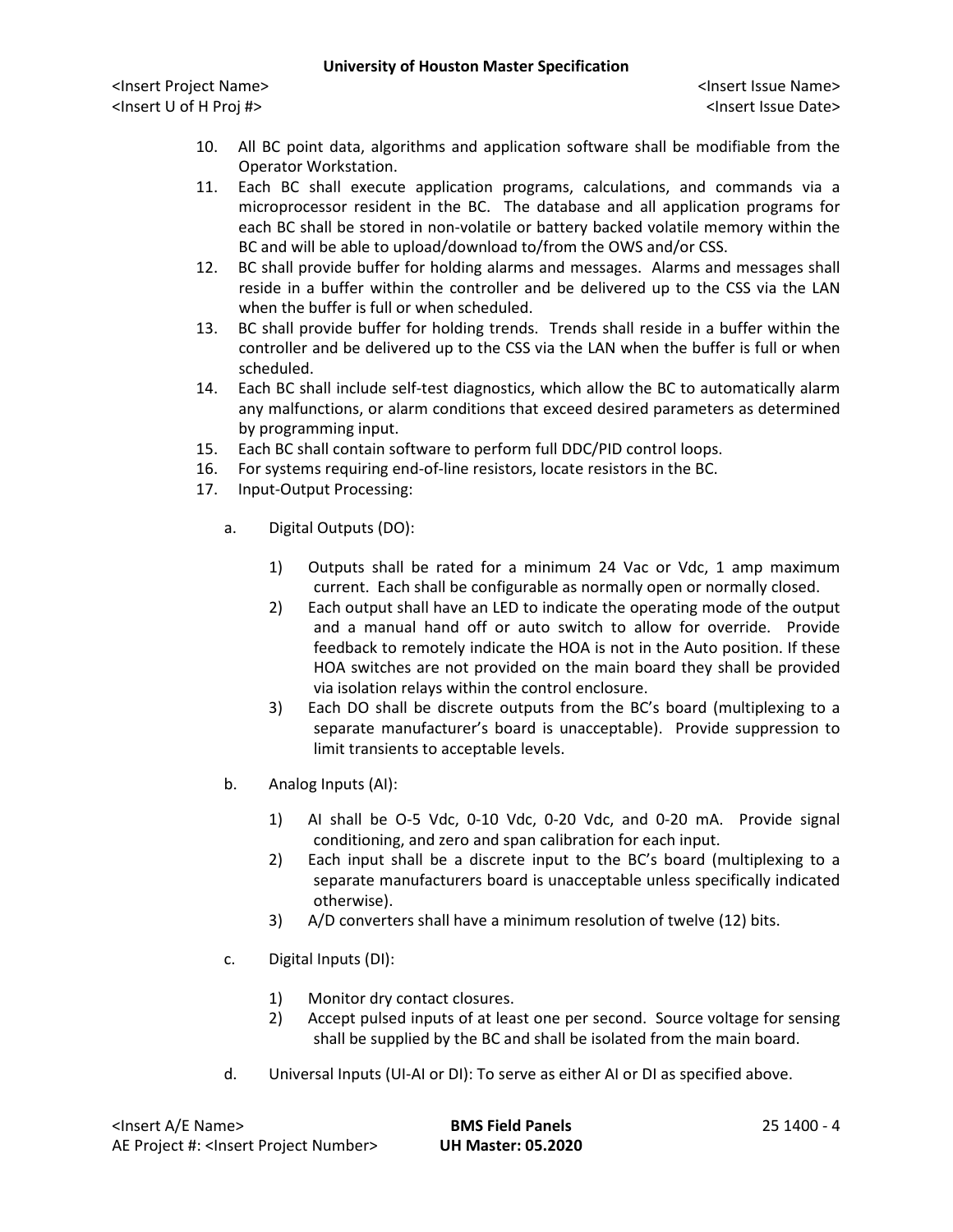- e. Electronic Analog Outputs (AO):
	- 1) Voltage mode: 0-5 Vdc and 0-10 Vdc; Current mode: 4-20 mA. Provide zero and span calibration and circuit protection.
	- 2) Pulse Width Modulated (PWM) analog via a DO and transducer is acceptable only with Owner approval (Generally these will not be allowed on loops with a short time constant such as discharge temperature loops, economizer loops, pressure control loops and the like. They are generally acceptable for standard room temperature control loops).
	- 3) Where these are allowed, transducer/actuator shall be programmable for normally open, normally closed, or hold last position and shall allow adjustable timing. Each DO shall be discrete outputs from the BC's board (multiplexing to a separate manufacturers board is unacceptable). D/A converters shall have a minimum resolution of ten (10) bits.
- f. Analog Output Pneumatic (AOP), 0-20 psi:
	- 1) Pneumatic outputs via an I/P transducer, or digital to pneumatic transducer are acceptable.
	- 2) Multiplexed digital to pneumatic transducers are acceptable provided they are supplied as a standard product and part of the BC and provide individual feedback.
	- 3) Multiplexed pneumatic outputs of a separate manufacturer are unacceptable.
- g. Pulsed Inputs:
	- 1) Capable of counting up to eight (8) pulses per second with buffer to accumulate pulse count.
	- 2) Pulses shall be counted at all times.
- 18. A communication port for operator interface through a terminal shall be provided in each BC. It shall be possible to perform all program and database back-up, system monitoring, control functions, and BC diagnostics through this port. Standalone BC panels shall allow temporary use of portable devices without interrupting the normal operation of permanently connected modems, printers, or workstations.
- 19. Each BC shall be equipped with loop tuning algorithm for precise proportional, integral, derivative (PID) control. Loop tuning tools provided with the Operator Workstation software is acceptable. In any case, tools to support loop tuning must be provided such that P, I, and D gains are automatically calculated.
- 20. All analog output points shall have a selectable failure setpoint. The BC shall be capable of maintaining this failure setpoint in the event of a system malfunction, which causes loss of BC control, or loss of output signal, as long as power is available at the BC. The failure setpoint shall be selectable on a per point basis.
- 21. Slope intercepts and gain adjustments shall be available on a per-point basis.
- 22. BC Power Loss:
	- a. Upon a loss of power to any BC, the other units on the primary controlling network shall not in any way be affected.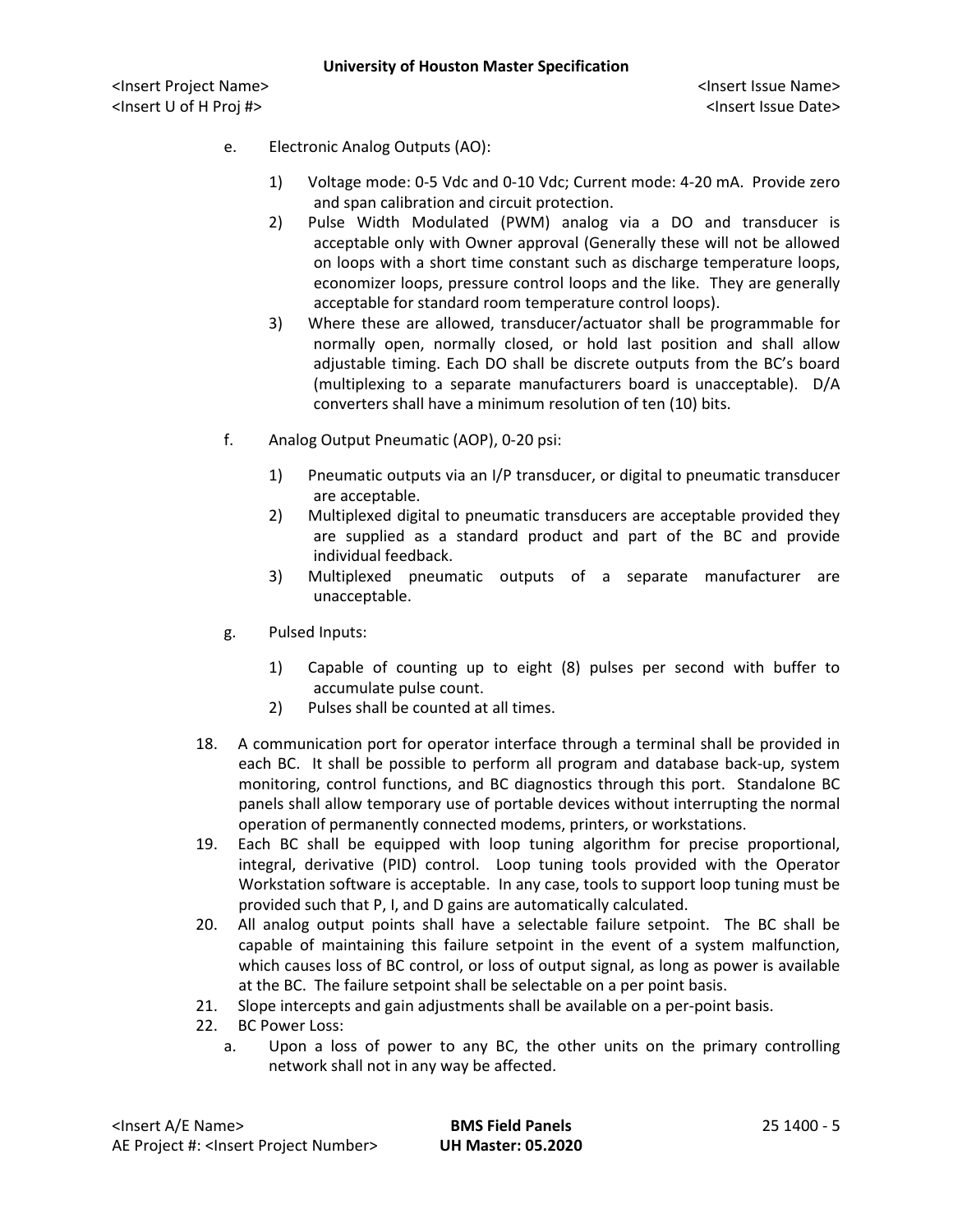- b. Upon a loss of power to any BC, the battery backup shall ensure that the energy management control software, the Direct Digital Control software, the database parameters, and all other programs and data stored in the RAM are retained for a minimum of fifty (50) hours. An alarm diagnostic message shall indicate that the BC is under battery power.
- c. Upon restoration of power within the specified battery backup period, the BC shall resume full operation without operator intervention. The BC shall automatically reset its clock such that proper operation of any time dependent function is possible without manual reset of the clock. All monitored functions shall be updated.
- d. Should the duration of a loss of power exceed the specified battery back-up period or BC panel memory be lost for any reason, the panel shall automatically report the condition (upon resumption of power) and be capable of receiving a download via the network, and connected computer. In addition, the Owner shall be able to upload the most current versions of all energy management control programs, Direct Digital Control programs, database parameters, and all other data and programs in the memory of each BC to the operator workstation via the local area network, or via the telephone line dial-up modem where applicable, or to the laptop PC via the local RS-232C port.
- 23. BC Failure:
	- a. Building Controller LAN Data Transmission Failure: BC shall continue to operate in stand-alone mode. BC shall store loss of communication alarm along with the time of the event. All control functions shall continue with the global values programmable to either last value or a specified value. Peer BCs shall recognize the loss, report alarm and reconfigure the LAN.
	- b. BC Hardware Failure: BC shall cease operation and terminate communication with other devices. All outputs shall go to their specified fail position.
- 24. Each BC shall be equipped with firmware resident self-diagnostics for sensors and be capable of assessing an open or shorted sensor circuit and taking an appropriate control action (close valve, damper, etc.).
- 25. BCs may include LAN communications interface functions for controlling secondary controlling LANs Refer to Section 25 3000 - BMS System Communications Devices for requirements if this function is packaged with the BC.
- 26. A minimum of four (4) levels of password protection shall be provided at each BC.
- 27. BCs shall be mounted in packaged equipment enclosures, or locking wall mounted in an enclosure, as specified elsewhere.
- 28. In the last month of the Warranty Period, all controller firmware, software, drivers, etc. will be upgraded to the latest release (version) in effect at the end of the Warranty Period.
- 29. All BC naming conventions shall adhere to the format as established by the Owner's Standard Acronyms document.
- B. I/O Point Expansion Devices communicating to BC via a sub LAN protocol:
	- 1. Utilizing any point from a point expansion device communicating to BC via a sub LAN protocol to support the BC's Stand Alone Functionality requirement is not allowed.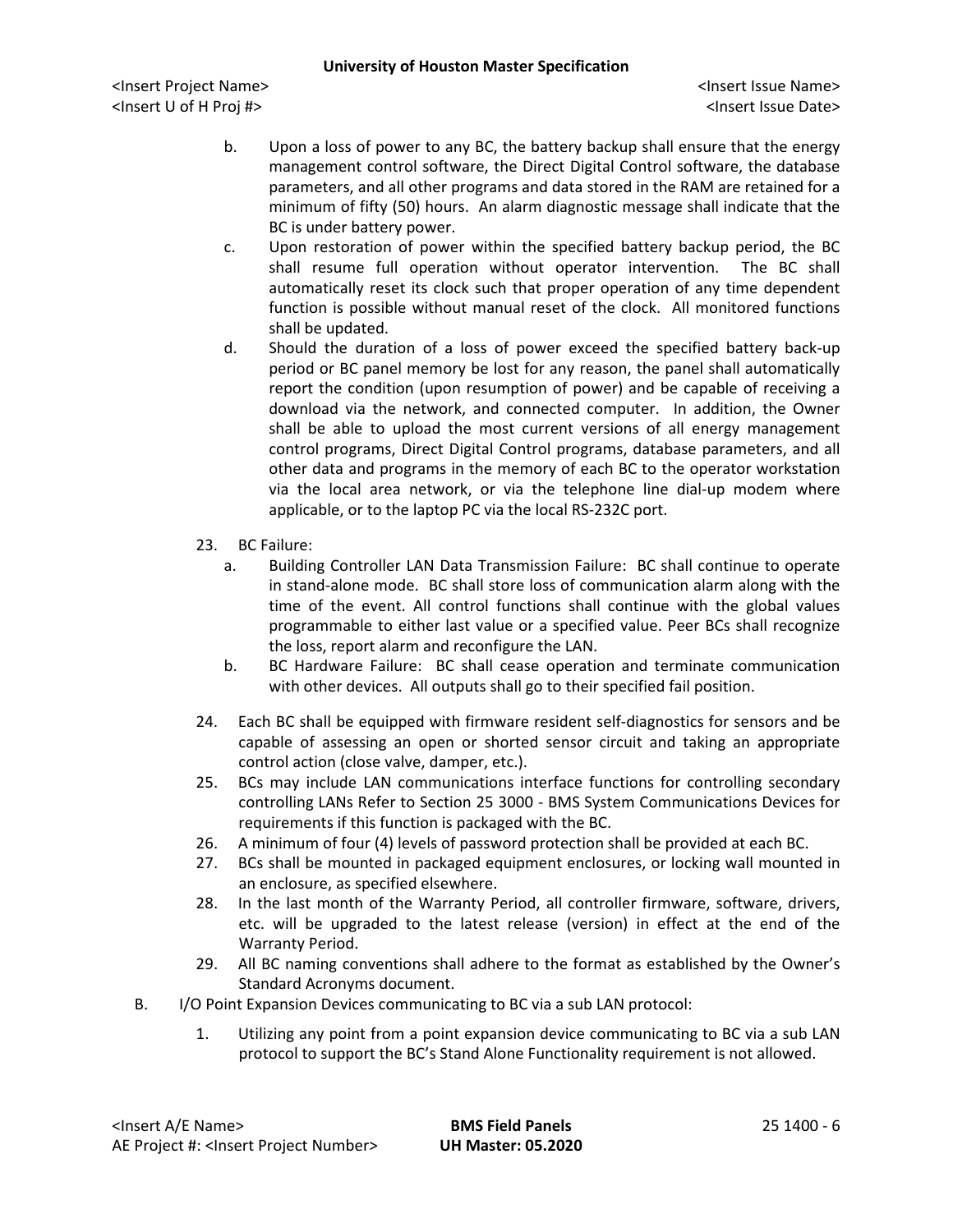- 2. Point expansion devices shall be mounted in packaged equipment enclosures or locking wall mounted enclosure in a readily accessible location. Identify panel enclosure with the entire point address of point expansion device(s) on the nameplate.
- 3. The Owner shall approve the location of point expansion devices mounted above finished ceiling prior to installation. An Owner-approved ceiling tag shall identify the specific location of the point expansion device location.
- 4. Each point expansion device shall be identified in the database with the location of where the device is physically installed to allow the Owner to service these devices when needed. The Owner shall approve the final method identifying the locations with the available software options.
- C. BACnet Building Controller Requirements:
	- 1. The BC(s) shall support all BIBBs defined in the BACnet Building Controller (B-BC) device profile as defined in the BACnet standard.
	- 2. BCs shall communicate over the BACnet Building Controller LAN.
	- 3. Each BC shall be connected to the BACnet Building Controller LAN communicating to/from other BCs.
- 2.05 ADVANCED APPLICATION SPECIFIC CONTROLLER (AAC) AND APPLICATION SPECIFIC CONTROLLER (ASC)
	- A. General Requirements:
		- 1. AACs and ASCs shall provide intelligent, standalone control of HVAC equipment. Each unit shall have its own internal RAM, non-volatile memory and will continue to operate all local control functions in the event of a loss of communications on the ASC LAN or sub-LAN. Refer to standalone requirements by application specified in this Section. In addition, it shall be able to share information with every other BC and AAC /ASC on the entire network.
		- 2. Each AAC and ASC shall include self-test diagnostics that allow the AAC /ASC to automatically relay to the BC, LAN Interface Device or workstation, any malfunctions or abnormal conditions within the AAC /ASC or alarm conditions of inputs that exceed desired parameters as determined by programming input.
		- 3. AACs and ASCs shall include sufficient memory to perform the specific control functions required for its application and to communicate with other devices.
		- 4. Each AAC and ASC must be capable of stand-alone direct digital operation utilizing its own processor, non-volatile memory, input/output, minimum eight (8) bit A to D conversion, voltage transient and lightning protection devices. All volatile memory shall have a battery backup of at least fifty (50) hours with a battery life of five (5) years.
		- 5. All point data; algorithms and application software within an AAC /ASC shall be modifiable from the Operator Workstation.
		- 6. In the last month of the Warranty Period, all controller firmware, software, drivers, etc. will be upgraded to the latest release (version) in effect at the end of the Warranty Period.
		- 7. AAC and ASC Input-Output Processing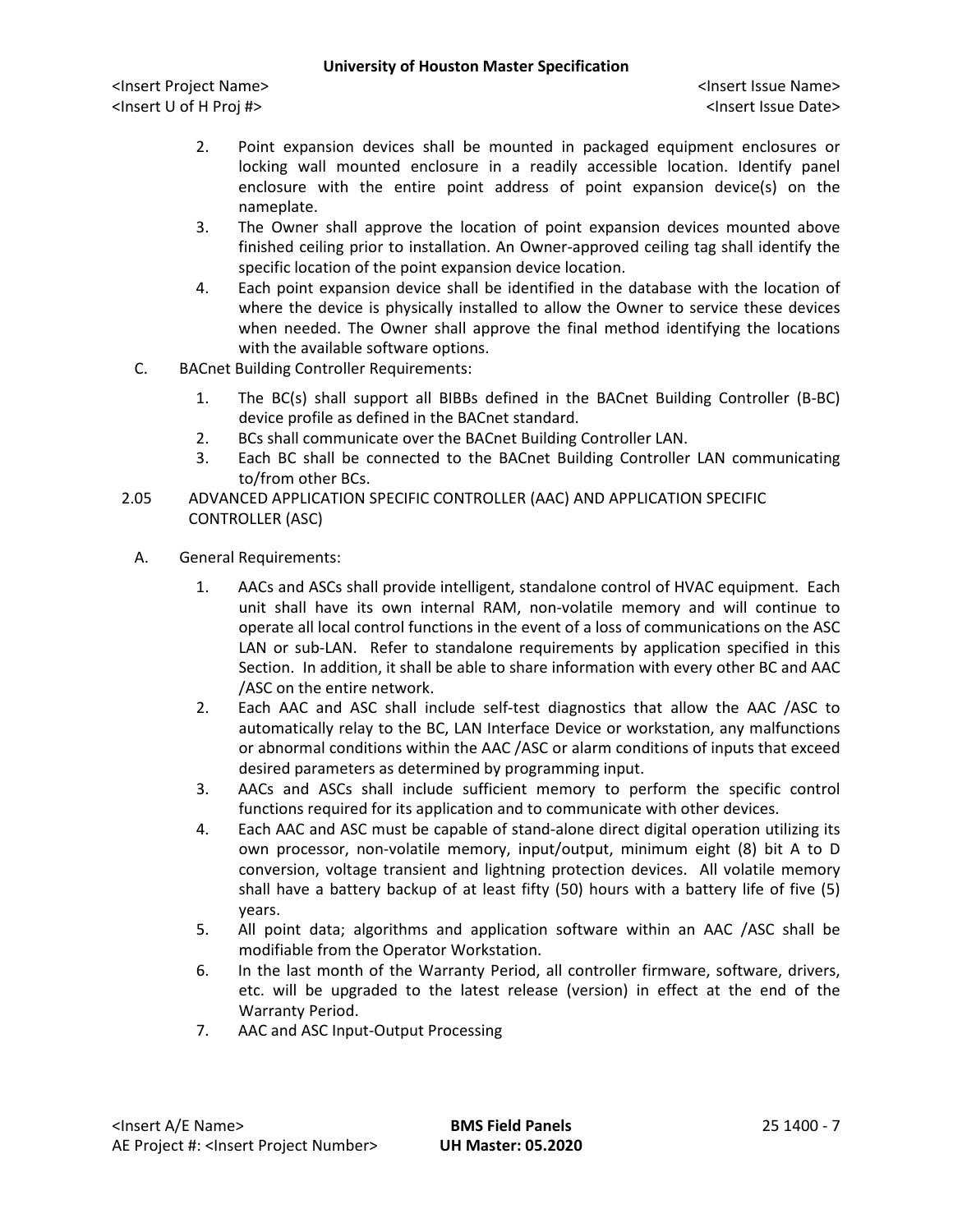<Insert Project Name> <Insert Issue Name> <Insert U of H Proj #> <Insert Issue Date>

- a. Digital Outputs (DO): Outputs shall be rated for a minimum 24 VAC or VDC, 1 amp maximum current. Each shall be configurable as normally open or normally closed. Each DO shall be discrete outputs from the AAC/ASC's board (multiplexing to a separate manufacturer's board is unacceptable). Provide suppression to limit transients to acceptable levels.
- b. Analog Inputs (AI): AI shall be O-5 Vdc, 0-10Vdc, 0-20Vdc, and 0-20 mA. Provide signal conditioning, and zero and span calibration for each input. Each input shall be a discrete input to the BC's board (multiplexing to a separate manufacturers board is unacceptable unless specifically indicated otherwise). A/D converters shall have a minimum resolution of eight to ten bits depending on application.
- c. Digital Inputs (DI): Monitor dry contact closures. Accept pulsed inputs of at least one per second. Source voltage for sensing shall be supplied by the BC and shall be isolated from the main board.
- d. Universal Inputs (UI-AI or DI): To serve as either AI or DI as specified above.
- e. Electronic Analog Outputs (AO) as required by application:
	- 1) Voltage mode, 0-5VDC and 0-10VDC; current mode (4-20 mA). Provide zero and span calibration and circuit protection. Pulse Width Modulated (PWM) analog via a DO and transducer is acceptable only with Owner approval (Generally, PWM will not be allowed on loops with a short time constant such as discharge temperature loops, economizer loops, pressure control loops and the like. They are generally acceptable for standard room temperature control loops.).
	- 2) Where PWM is allowed, transducer/actuator shall be programmable for normally open, normally closed, or hold last position and shall allow adjustable timing. Each DO shall be discrete outputs from the BC's board (multiplexing to a separate manufacturers board is unacceptable).
	- 3) D/A converters shall have a minimum resolution of eight (8) bits.

Keep paragraph below if project is using pneumatic controls.

- f. Analog Output Pneumatic (AOP), 0-20 psi: Pneumatic outputs via an I/P transducer, PWM/P transducer, or digital to pneumatic transducer are acceptable. Multiplexed digital to pneumatic transducers are acceptable provided they are supplied as a standard product and part of the AAC /ASC and provide individual feedback. Multiplexed pneumatic outputs of a separate manufacturer are unacceptable.
- B. BACnet AAC(s) and ASC(s) Requirements:
	- 1. The AAC(s) and ASC(s) shall support all BIBBs defined in the BACnet Building Controller (B-AAC and B-ASC) device profile as defined in the BACnet standard.
	- 2. AAC(s) and ASC(s) shall communicate over the BACnet Building Controller LAN or the ASC LAN or sub-LAN.
	- 3. Each BC shall be connected to the BACnet Building Controller LAN communicating to/from other BCs.
- C. Terminal Unit Controllers: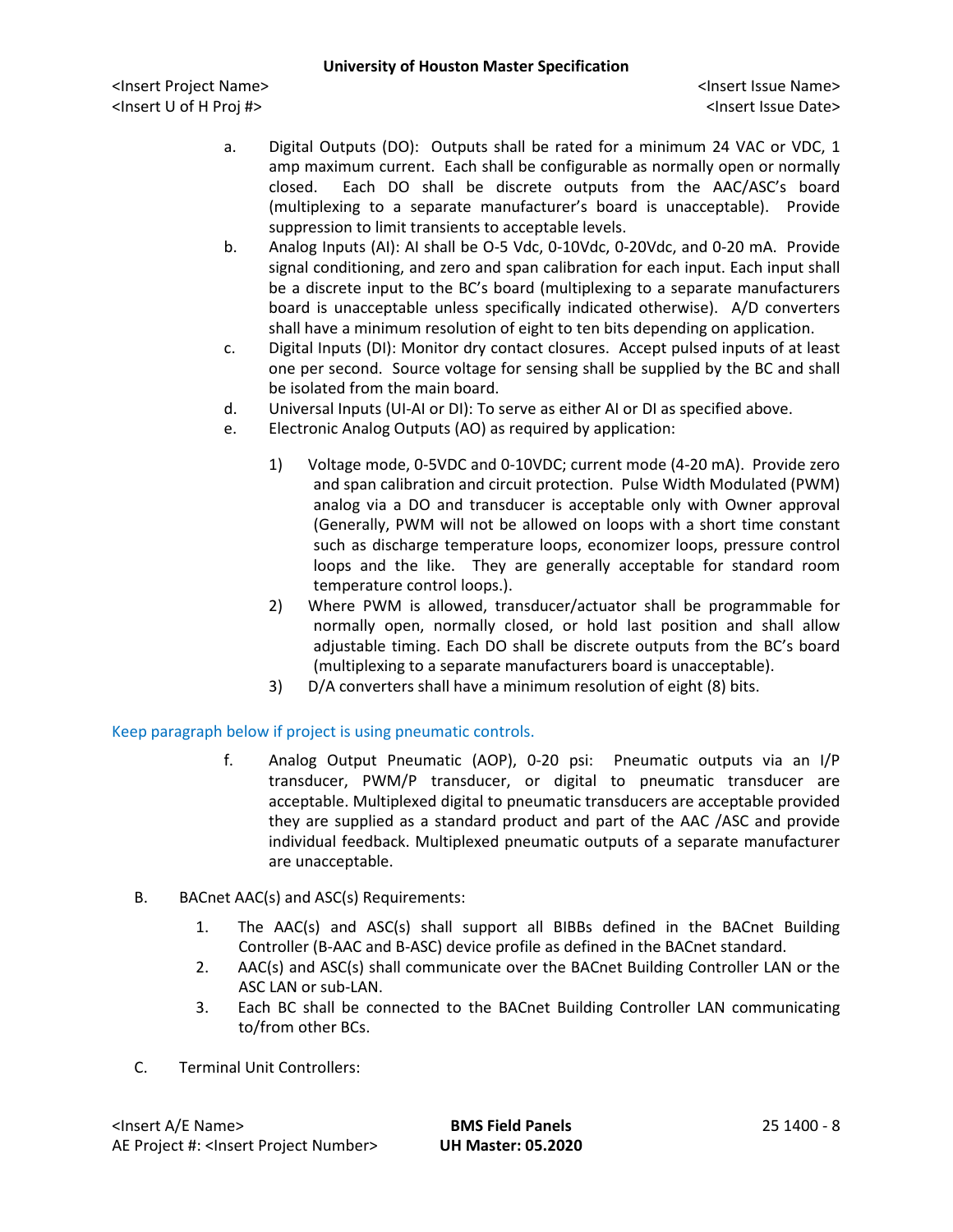<Insert Project Name> <Insert Issue Name> <Insert U of H Proj #> <Insert Issue Date>

- 1. Terminal unit controllers controlling damper positions to maintain a quantity of supply or exhaust air serving a space shall have an automatically initiated function that resets the volume regulator damper to the fully closed position on a scheduled basis.
- 2. The controllers shall initially be set up to perform this function once every 24 hours. The purpose of this required function is to reset and synchronize the actual damper position with the calculated damper position and to assure the damper will completely close when commanded.
- 3. The software shall select scheduled terminal units randomly and shall not allow more than 5 percent of the total quantity of controllers in a building to perform this function at the same time. When possible, the controllers shall perform this function when the supply or exhaust air system is not operating or is unoccupied.

## 2.06 FUTURE EXPANDABILITY

- A. Include spare I/O point capacity for each controller as follows:
	- 1. Building Controllers: [25] percent of each AI, AO, DI and DO point connected to controller.
		- a. Minimum spare I/O per controller:
			- 1) AIs: Two.
			- 2) AOs: Two.
			- 3) DIs: Two.
			- 4) DOs: Two
	- 2. Advanced Application Specific Controller: [25] percent of each AI, AO, DI and DO point connected to controller.
		- a. Minimum spare I/O per controller:
			- 1) AIs: Two.
			- 2) AOs: Two.
			- 3) DIs: Two.
			- 4) DOs: Two
	- 3. Application Specific Controller: [10] percent of each AI, AO, DI and DO point connected to controller.
		- a. Minimum spare I/O per controller:
			- 1) AIs: One.
			- 2) AOs: One.
			- 3) DIs: One.
			- 4) DOs: One.

#### PART 3 - EXECUTION

- 3.01 PREPARATION
	- A. Examine areas and conditions under which control systems are to be installed. Do not proceed with Work until unsatisfactory conditions have been corrected in manner acceptable to Installer.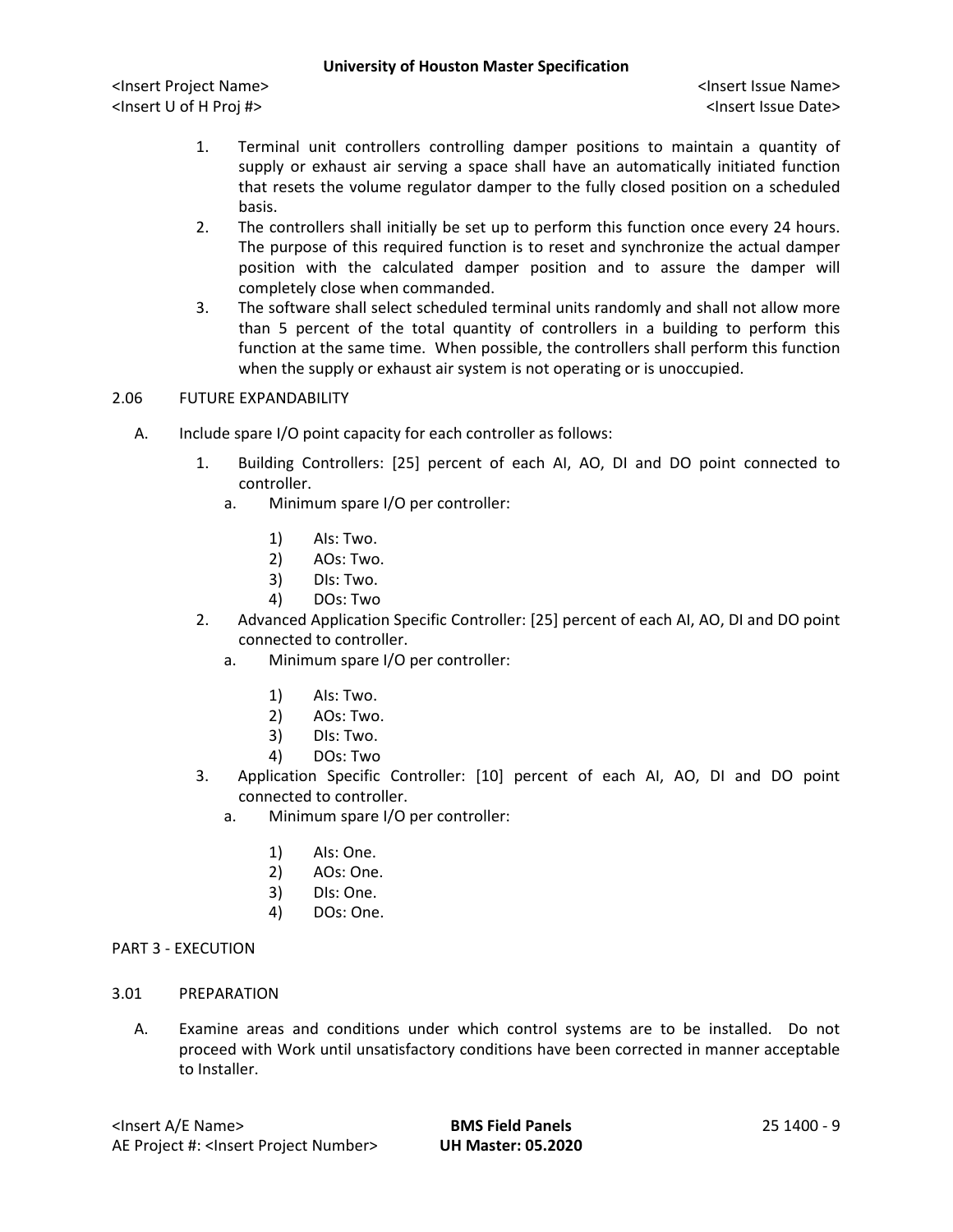# 3.02 INSTALLATION

- A. Installation shall meet or exceed all applicable federal, state and local requirements, referenced standards and conform to codes and ordinances of authorities having jurisdiction.
- B. All installation shall be in accordance with manufacturer's published recommendations.
- C. All Division 25 installation including, but not limited to, cable and wiring, grounding, raceway and conduit, electrical circuit and panel identifications, wiring devices, and lighting shall comply with Division 26 installation requirements. In addition to the Division 26 requirements, Contractor shall label panel board name and circuit number in an Owner-approved manner at each BMS field panel, control cabinet, or point of termination in which a 120VAC control circuit is utilized.

#### Keep paragraph below for new construction.

D. Figures A and B (below) illustrate the required layout of a Building Management Panel in new construction.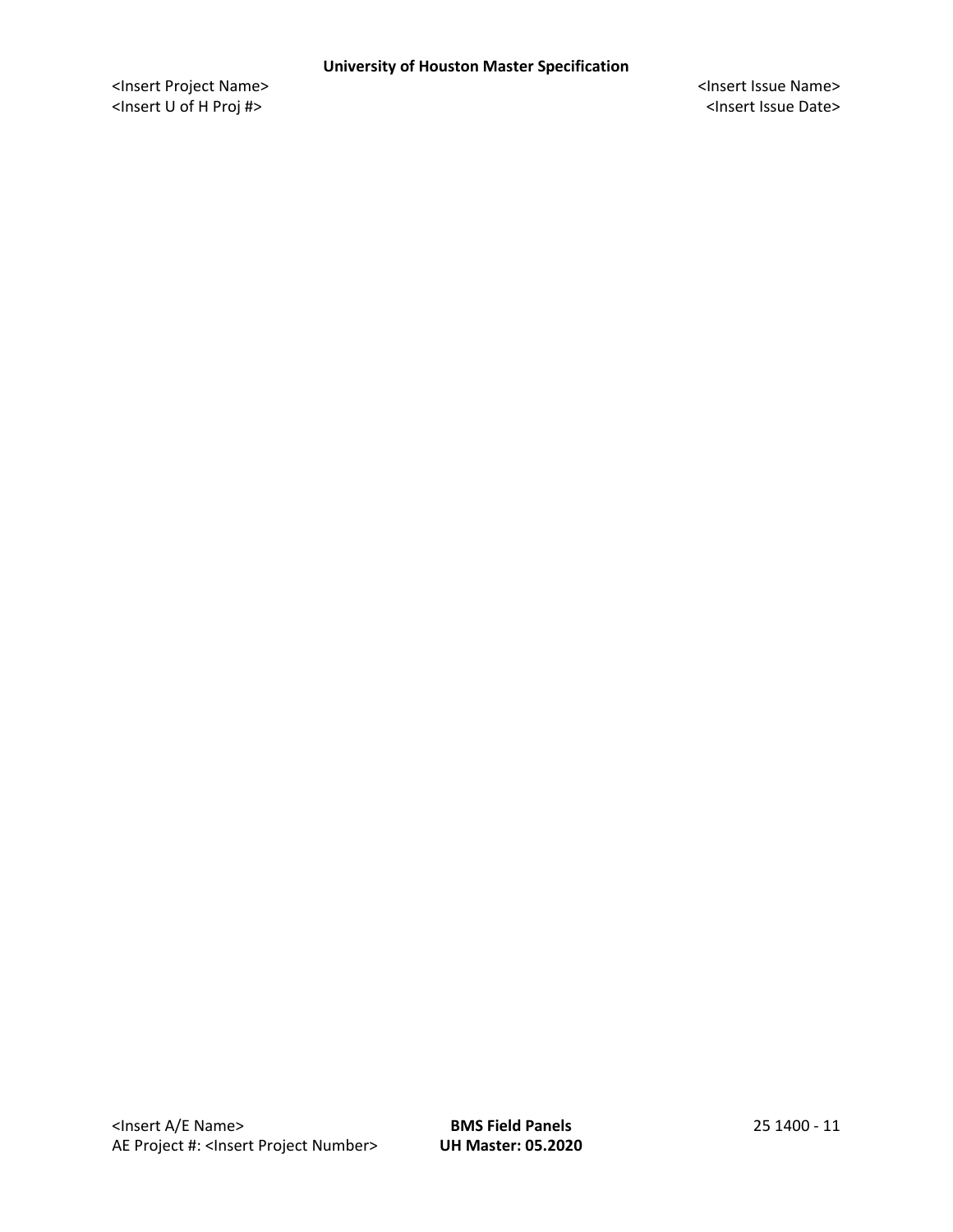## Keep paragraph below for retrofit projects.

E. Figure A (below) illustrates the required layout of a Building Automation Panel in retrofit construction.



#### 3.03 SYSTEM ACCESS

- A. Provide an Ethernet connection and a 5 port hub at each panel housing a controller or controllers that provides access to the Local Supervisory LAN and to the Control System Server for all Controllers, other than an Application Category 1 Controllers. The user shall be able to access each controller on the system using this connection via the Control System Server database for graphics, schedules, programming, controller configuration etc.
- 3.04 HARDWARE APPLICATION REQUIREMENTS
	- A. General: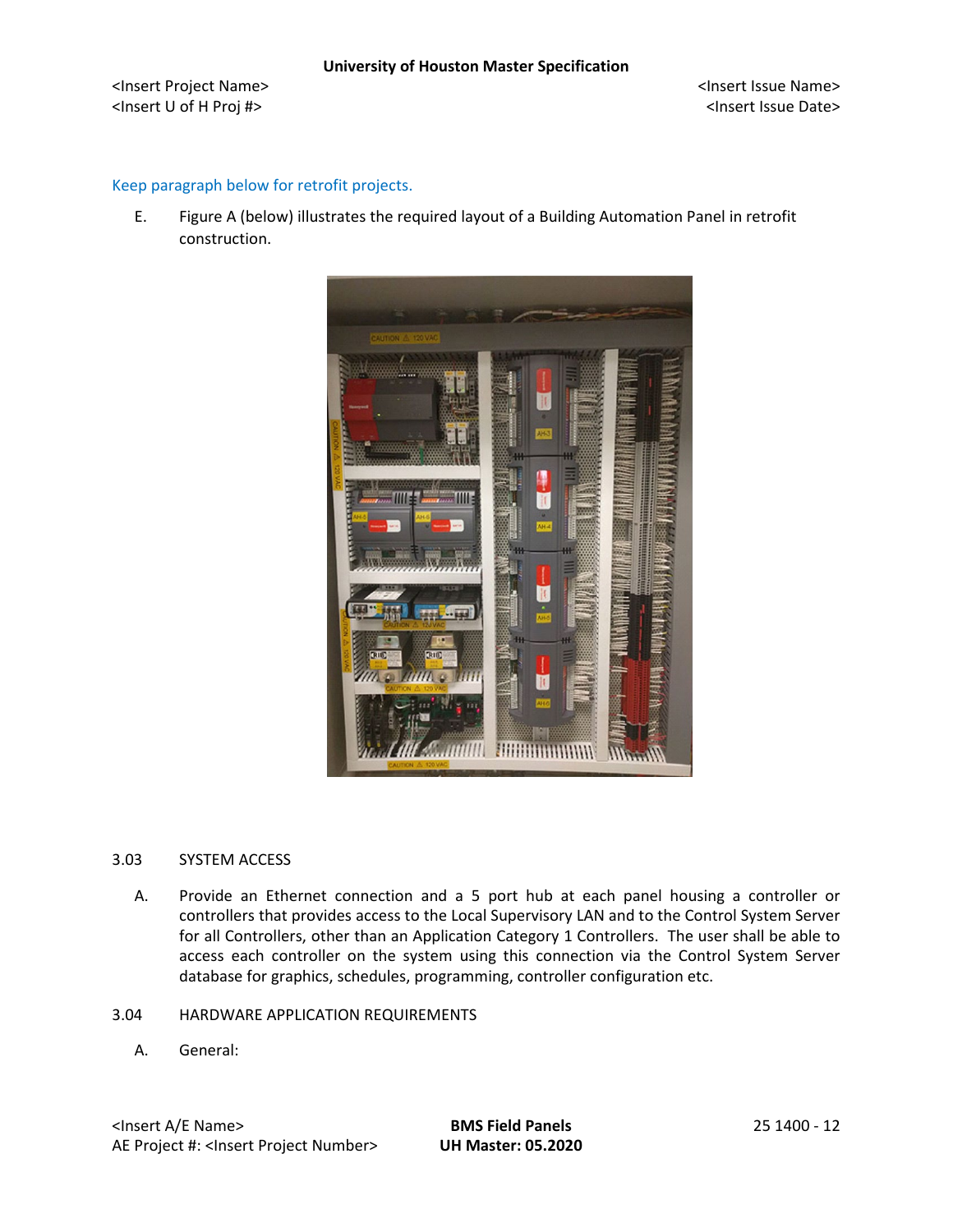<Insert Project Name> <Insert Issue Name> <Insert U of H Proj #> <Insert Issue Date>

- 1. The functional intent of this specification is to allow cost effective application of manufacturers standard products while maintain the integrity and reliability of the control functions.
- 2. A Building Controller as specified above is generally fully featured and customizable whereas the AAC/ASC refers to a more cost-effective unit designed for lower-end applications. Specific requirements indicated below are required for the respective application. Manufacturer may apply the most cost-effective unit that meets the requirement of that application.
- B. Standalone Capability:
	- 1. Each Control Unit shall be capable of performing the required sequence of operation for the associated equipment.
	- 2. All physical point data and calculated values required to accomplish the sequence of operation shall originate within the associated CU with only the exceptions enumerated below. Listed below are functional point data and calculated values that shall be allowed to be obtained from or stored by other CUs or SDs via LAN.
- C. Where associated control functions involve functions from different categories identified below, the requirements for the most restrictive category shall be met.
- D. Application Category 0 (Distributed Monitoring):
	- 1. Applications in this category include the following:
		- a. Monitoring of variables that are not used in a control loop, sequence logic, or safety.
	- 2. Points on BCs, AACs, and ASCs may be used in these applications as well as SDs and/or general-purpose I/O modules.
	- 3. Where these points are trended, Contractor shall verify and document that the network bandwidth is acceptable for such trends and is still capable of acceptable and timely control function.

Delete equipment that is not applicable – do not move equipment types from one category to another.

- E. Application Category 1 (Application Specific Controller):
	- 1. Applications in this category include, but are not limited to, the following. If a specific sequence of operation requires a controller with more features than what is available with an application specific controller, provide that controller.
		- a. Fan Coil Units.
		- b. Airflow Control Boxes (VAV and Constant Volume Terminal Units).
		- c. Miscellaneous Heaters.
		- d. Unitary equipment <15 tons (Package Terminal AC Units, Package Terminal Heat Pumps, Split-System AC Units, Split-System Heat Pumps, Water-Source Heat Pumps).
		- e. Induction Units.
		- f. Dual Duct Zone Dampers.
	- 2. ASCs may be used in these applications.
	- 3. Standalone Capability: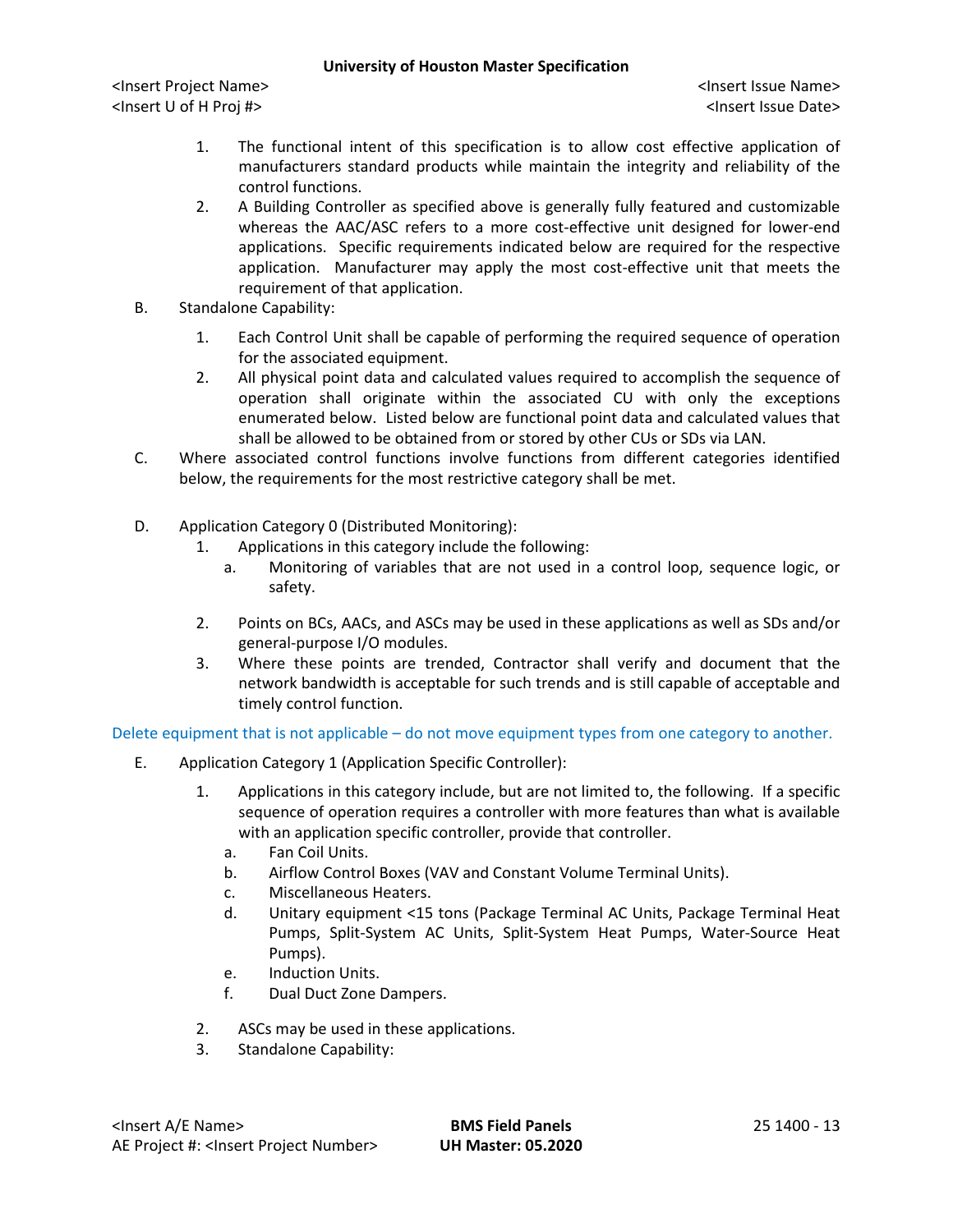<Insert Project Name> <Insert Issue Name> <Insert U of H Proj #> <Insert Issue Date>

- a. Provide capability to execute control functions for the application for a given setpoint or mode, which shall generally be occupied mode control.
- b. Only the following data (as applicable) may be acquired from other controllers via LANs. In the event of a loss of communications with any other controller, or any fault in any system hardware that interrupts the acquisition of any of these values, the ASC shall use the last value obtained before the fault occurred.
- c. If such fault has not been corrected after the specified default delay time, specified default value(s) shall then be substituted until such fault has been corrected.

| PHYSICAL/VIRTUAL POINT      | Default Value            |
|-----------------------------|--------------------------|
| <b>Scheduling Period</b>    | Normal                   |
| Morning Warm-Up             | Off (cold discharge air) |
| Load Shed                   | Off (no shedding)        |
| Summer/Winter               | Winter                   |
| <b>Trend Data</b>           | N/A                      |
| [Smoke Pressurization Mode] | [Normal Mode]            |

- 4. Mounting:
	- a. ASCs that control equipment located above accessible ceilings shall be mounted on the equipment in an accessible enclosure and shall be rated for plenum use.
	- b. ASCs that control equipment mounted in a mechanical room may either be mounted in, on the equipment, or on the wall of the mechanical room at an adjacent, accessible location.
	- c. ASCs that control equipment mounted outside or in occupied spaces shall either be located in the unit or in a proximate mechanical/utility space.
		- 1) If the controller is located outdoors, the controller shall be installed in a NEMA 4X enclosure.
	- d. BMS Provider may furnish ASCs to the terminal unit manufacturer for factory mounting.
- 5. Programmability: Operator shall be able to modify all setpoints (temperature and airflow), scheduling parameters associated with the unit, tuning and set up parameters, interstage timing parameters, and mode settings. Application-specific block control algorithms may be used to meet the sequence of operations. The ability to customize the control algorithm is not required unless specifically indicated otherwise.
- 6. LAN Restrictions: For networks operating at 38.4 kbps or less, limit the number of nodes on the network to meet all system performance criteria and to no more than 80 percent of the maximum recommended by the manufacturer. For networks operating at greater than 38.4 kbps limit the number of nodes on the network to meet all system performance criteria up to the maximum recommended by the manufacturer.

Delete equipment that is not applicable – do not move equipment types from one category to another.

F. Application Category 2 (General Purpose Terminal Controller):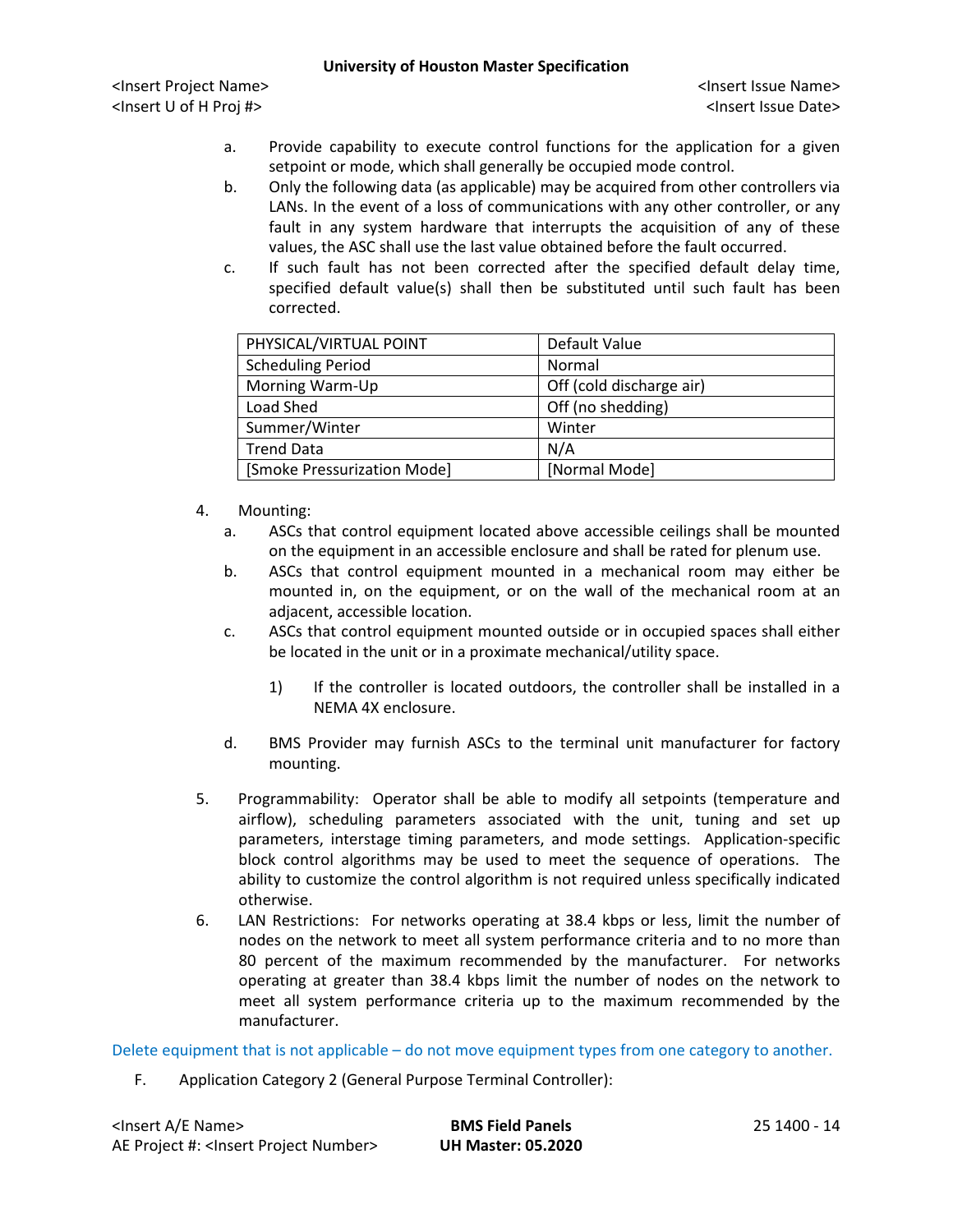- a. Applications in this category include the following:
- b. Unitary Equipment >= 15 tons (Air Conditioners, Heat Pumps, Packaged Heating/Cooling Units, and similar).
- c. Small, Constant Volume Single Zone Air Handling Units (Less than 5,000 cfm).
- d. Constant Volume Pump Start/Stop.
- e. Miscellaneous Equipment (Exhaust Fan) Start/Stop.
- f. Miscellaneous Monitoring (not directly associated with a control sequence and where trending is not critical).
- 2. BCs may be used in these applications.
- 3. ASC's or AAC's may be used in these applications provided the ASC meets all requirements specified below. This category requires a general-purpose ASC to which application-specific control algorithms can be attached.
- 4. Standalone Capability:
	- a. Only the following data (as applicable) may be acquired from other ASCs via LANs. In the event of a loss of communications with any other ASCs, or any fault in any system hardware that interrupts the acquisition of any of these values, the AAC/ASC shall use the last value obtained before the fault occurred.
	- b. If such fault has not been corrected after the specified default delay time, specified default value(s) shall then be substituted until such fault has been corrected.

| Physical/Virtual Point          | Default Delay Time | Default Value  |
|---------------------------------|--------------------|----------------|
| <b>Outside Air Temperature</b>  | 3 minutes          | $80^{\circ}$ F |
| <b>Outside Air Humidity</b>     | 3 minutes          | 60% RH         |
| <b>Outside Air Enthalpy</b>     | 3 minutes          | 30 Btu/lb      |
| <b>Trend Data</b>               | 3 minutes          | N/A            |
| <b>Cooling/Heating Requests</b> | 3 minutes          | <b>None</b>    |
| [Smoke Pressurization           | [3 minutes]        | [Normal Mode]  |
| Mode]                           |                    |                |
| [Smoke Exhaust                  | [3 minutes]        | [Normal Mode]  |
| Command]                        |                    |                |

- 5. Mounting:
	- a. ASCs that control equipment located above accessible ceilings shall be mounted on the equipment and shall be rated for plenum use.
	- b. ASCs that control equipment located in occupied spaces or outside shall either be mounted within the equipment enclosure (responsibility for physical fit remains with the Contractor) or in a nearby mechanical/utility room in which case it shall be enclosed in a NEMA 1, locking enclosure.
		- 1) If the controller is located outdoors, the controller shall be installed in a NEMA 4X enclosure.
- 6. Programmability:
	- a. Operator shall be able to modify all setpoints (temperature and airflow), scheduling parameters associated with the unit, tuning and set up parameters, interstage timing parameters, and mode settings.